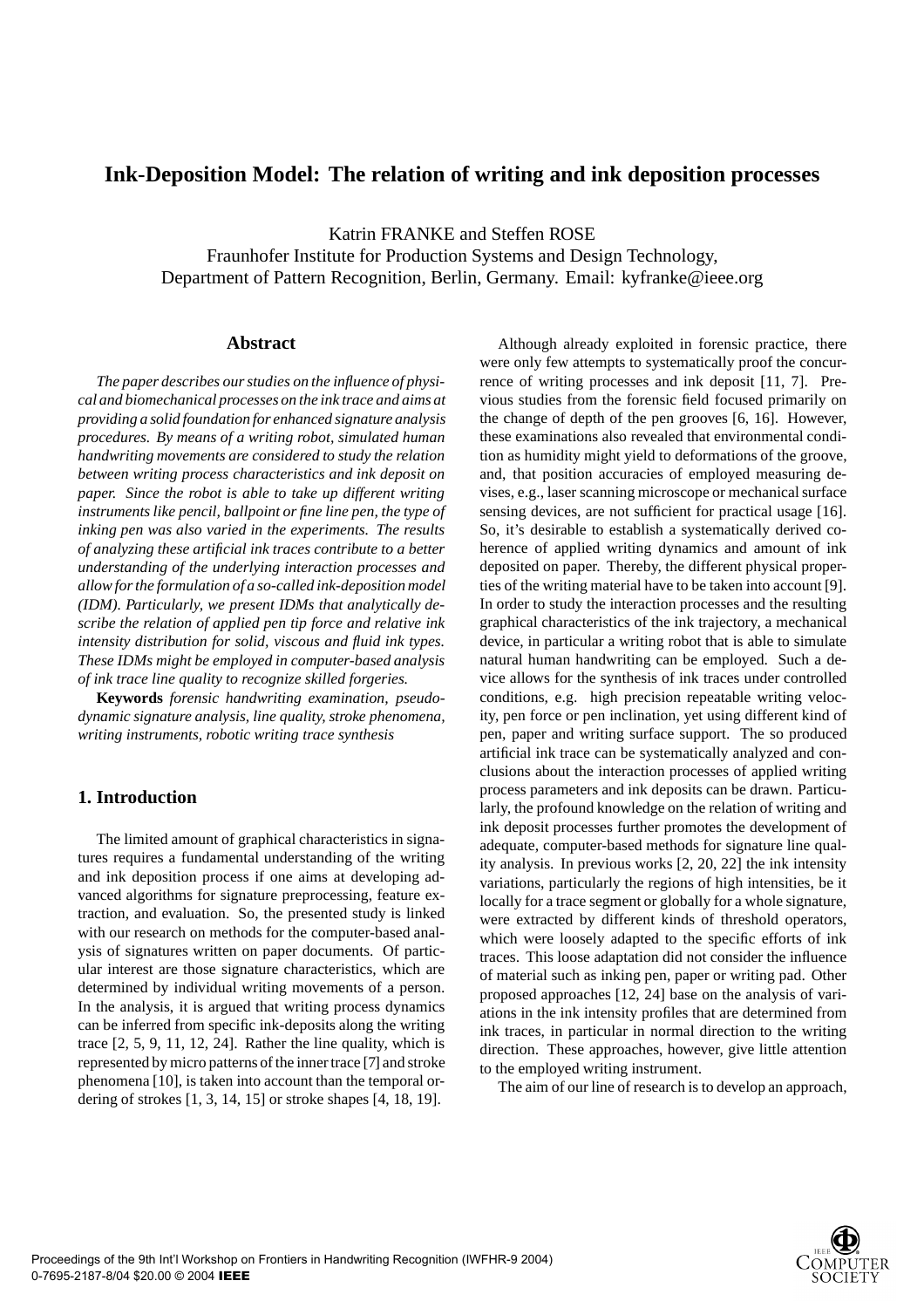which is objectively and achieves reproducible results. It is therefore necessary to consider all of the main aspects involved in the production of the handwritten trace, as well as the conversion of the trace into a digitized image for a computer-supported analysis. The variations in the writer's handwriting, which are the result of numerous environmental or internal influences, are the focus of handwriting examination and signature verification, while the effects of the writing materials (paper, inks and writing pads) and the digitization process must be neutralized. The neutralization of these effects is the motivation for our current studies, particularly the establishment of an ink-deposition model that allows for the formulation of the relation of writing process parameters and the amount of ink deposit on paper.

Our recent efforts on the design and the feasibility of an electronic writing robot [10], allow us to produce ink trajectories on paper under controlled conditions. According to findings from the field of motor control theory [21, 23] as well as forensic studies [6, 16] the applied pen tip forces are mostly significant in recovering disputed or forged handwritings. So, we are going to investigate the effects of applied pen tip forces on the amount of ink deposits and the inner line quality of ink trajectories on paper, first. Major research questions in this context are: (1) What are the effects on the ink trace by applying similar writing dynamics yet using different writing instruments? (2) Are there significant characteristics of ink deposits for a particular writing instrument? (3) What are the changes in ink deposit accordingly to changes in the applied pen tip forces?

The remainder of this paper is organized as follows: Section 2 describes the writing robot system briefly. The methods for the synthesis of ink traces with variable pen tip forces, as well as the analysis of digitized ink traces are outlined in section 3. The performed experiments and obtained results are described in section 4. Finally, we draw conclusions for the inspection of line quality as a means to analyze disputed and forged signatures (section 5).

### **2. Experimentation Device**

For the synthesis of writing traces under controlled conditions the flatbed machine Isel GFY 44 / 48 [13] is being used (see figure 1). The application area of this CNC-machine is primarily intended for manufacturing of high complex aluminum and copper components, for industrial wood machining and for model making.

The machine construction comprises three linear axes: x, y and z. They are driven by AC-sychronous motors and allow for three-dimensional positioning. During the processing of one command all axes can move simultaneously with a position accuracy of  $1 \mu m$  [13]. The original tool mounting was replaced by a new pen carrier, which was especially designed at the Fraunhofer IPK. The penholder



**Figure 1. Flatbed machine iselGFY44/48 with assembled pen carrier that is used in the synthesis of writing traces.**

is mounted on a sliding bed. It allows for displacements in perpendicular z-direction with respect to the machine table. Moreover, the sliding bed is elastically supported by means of a spring. The spring enables the transformation of deflection into force. Due to the current design of the penholder, only three degrees of freedom for pen tip movements are possible: x, y for movements in the writing plane and z to simulate pen tip force. Preparative studies were conducted in order to calibrate the transformation of robot's z-displacement into applicable pen tip forces. A conversion chart was determined that allows for the look-up of an applied force by given robot z-displacement and pen inclination [10]. For the here-described experiment we have used a fixed pen tilt of  $\alpha = 55^{\circ}$ . And, due to the linear behavior of the spring we can consider linear force increase per one mm spring deflection with  $\Delta F_W |_{\Delta z=1 \text{ mm}} = 0.38 \text{ N}.$ Note: the maximal "writing" velocity is currently restricted to  $v_{\text{max}} = 33$  mm/s due to an insufficient attenuation of the penholder, which might cause vibrations and so disturbances on the ink trace. In the following, section 3 will briefly describe how to control the robot in order to produce ink trajectories on paper. Yet, we will focus on the simulation of variable pen tip forces only. The procedure to simulate natural human handwriting is detailed elsewhere [10].

# **3. Method**

**Step 1 - Synthesis of ink traces:** In the domain of handwriting control theory pen tip forces of trained, genuine writers are considered as rather idiosyncratic, ballistic movements [21]. Hence, the writing robot was programmed to perform circular movements in the vertical x, z-plane. Due to the elastically supported pen carrier this movement yields to the simulation of pen's soft landing on paper. Further on, pen tips force  $F_i$  will increase continually until the maximum is passed, and will decrease until the pen is also softly lifting from the writing surface. Figure 2 gives a schematic

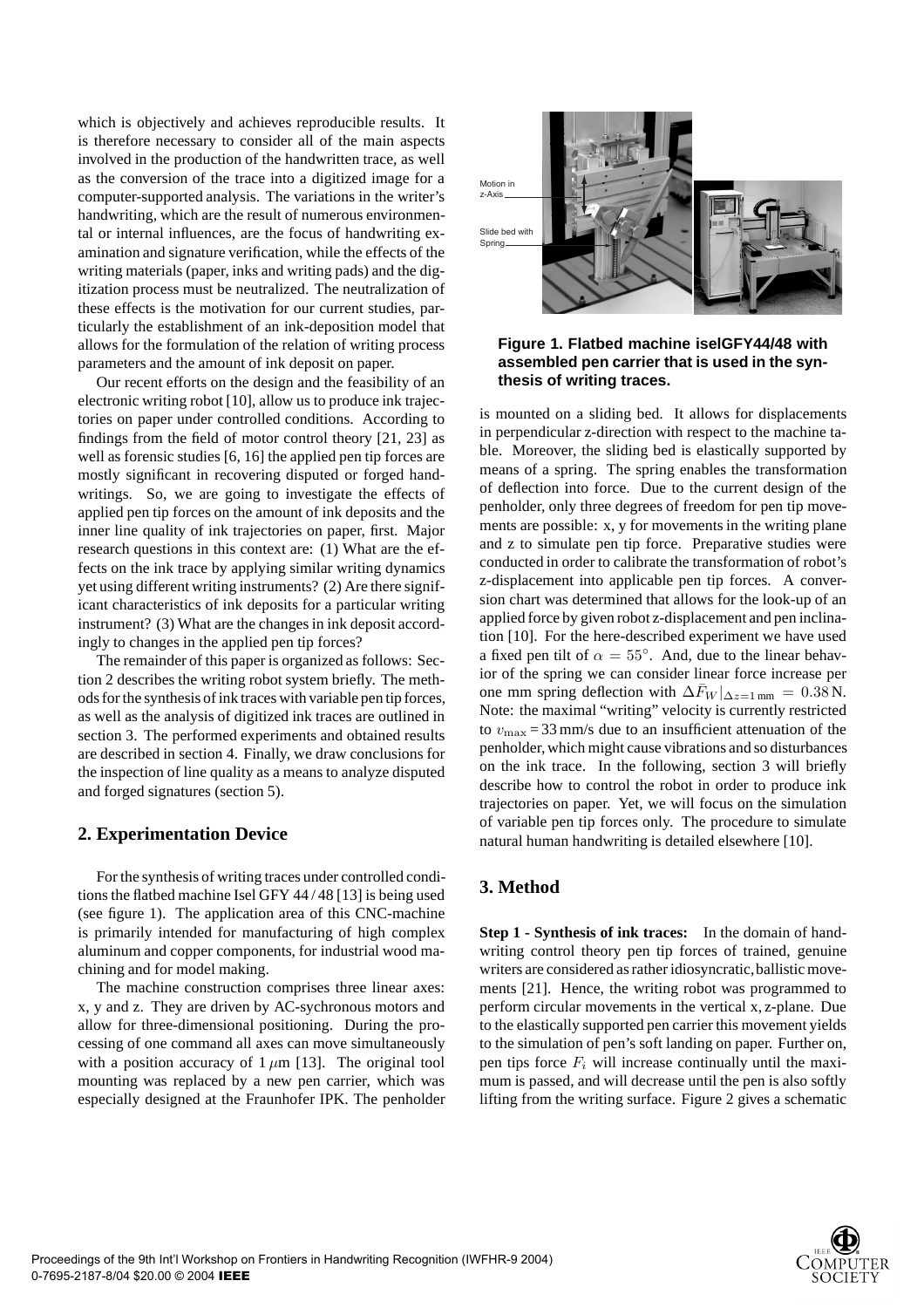overview on robots programmed circular movement that is converted into pen tip movements with uniformly changing pen tip forces, while equations 1-3 describe the relation between of programmed circular movement and pen tip force. In order to produce multiple ink traces with different maximal pen forces the center point of the programmed circular movement is step-wisely shifted towards the writing pad. Hence, the distance  $h$  between circle center and surface is decreasing. Preserving the pen displacement parameters ensures similar admittance/exit angles (tangents) of the pen for tracings and applied maximal pen forces. However, the total lengths of the ink trajectory  $(2 \cdot x_{\text{max}})$  will increase. Since the inner line quality of the ink trace and not the shape characteristic will be studied in the experiment, this circumstance can be neutralized in upcoming computations by normalization. The relation of trace length  $(2 \cdot x_{\text{max}})$ , pen displacement  $z_i$  in z-direction, and applied pen tip force  $F_i$ are determined by equations 1 - 3. The linear force increase per one mm pen displacement ( $\Delta F_W |_{\Delta z=1 \text{ mm}} = 0.38 \text{ N}$ ) was determined in advance during robots calibration. Thus, the ink trace synthesis with controlled pen tip forces can be particularized as follows:

- 1. Program circular robot movement with ISO command G3, and radius  $r = 200$  mm,
- 2. Seek the pen tip at start position; distance  $h = 199.5$  mm above the writing surface,
- 3. Produce an ink trace by means of the programmed movement,
- 4. Decrease pen distance from the surface by  $\Delta h = 0.5$  mm, and
- 5. Repeat step 3 4 while distance  $h = 187$  mm (about 25) repetitions).

Subsequently, the maximal pen tip force  $F_i$  was increased from 0.2 N to 4.8 N. The curvilinear writing velocity was kept constant with  $v = 16.5$  mm/s, and the pen tilt angle was adjusted to  $\alpha = 55^\circ$ .

**Step 2 - Analysis of ink deposits:** In order to perform a numerical analysis of the ink deposit characteristics, the trace images on the paper sheets were digitized by means of a calibrated flatbed scanner. The controlling parameters for spatial resolution were 300 dpi and 255 levels for color/gray intensities. Others, as brightness and contrast control were fixed, since only if all autonomous adjustments of the scanning device are switched off the different probes become comparable. Hence, the number  $N$  of ink trajectories written by one pen  $P$  on exactly one paper sheet are transformed into a digital image  $I_P(x, y)$  with  $0 \leq x \leq X$  and  $0 \leq y \leq Y$ . To allow for separations of the N ink traces within a digital image  $I_P$ , N rectangular, non-overlapping masks  $M_1 \dots M_N$  with width  $W_i$ and height  $G_i$  were defined, whereby each mask  $M_i$  with  $(1 \leq i \leq N)$  is constituted as a set of image coordinates



$$
z_i = \sqrt{r^2 - x_i^2 - n} \quad (-x_{\text{max}} < x_i < x_{\text{max}}) \tag{2}
$$
\n
$$
F_i = z_i \cdot \bar{F}_W |_{\Delta z = 1 \text{ mm}} \tag{3}
$$

### **Figure 2. Programmed circular movement for the analysis of ink deposit. Functional relations are given in equations 1-3.**

 $M_i = \{ (m_{ij}^x, m_{ij}^y) | 1 \le j \le ||M_i|| \}$ . Homogenous background removal [13] was applied in order to filter a set  $T_{Pi}$ of image coordinates ( $T_{Pi} \subset M_i$ ) that belong to a digitized ink trajectory. For the analysis two primary representations of the intensity distribution along the ink trajectories  $T_{Pi}$  should be considered. (1) The intensity frequency plot  $H_P(I_P, T_{P_i})$  which allows for a more general view of the ink intensity distribution, and (2) a surface plot  $S_P(I_P, T_{P_i})$ that enables for assignments of applied pen tip forces to resulting ink deposit on paper. The computational procedure for both representations as well as their normalizations can be summarized as follows:

For each  $T_{Pi}$  compute the intensity frequency plot

$$
h_{P_i}(k) = \# \{(x, y) | I_P(x, y) = k; (x, y) \in T_{P_i}\}\tag{4}
$$

with  $0 \leq k \leq 254$  and max-normalized to

$$
H_{Pi} = \text{median}\{h_{Pi}(l)||k - l| \le 5\} / \max_{k} (h_{Pi}(k)) \quad (5)
$$

For each  $T_{Pi}$  compute the intensity surface plot

$$
s_{Pi}(k) = \frac{1}{G_i} \sum_{(k,y) \in M_i} I_P(k,y) \tag{6}
$$

with  $0 \leq k \leq W_i$  and max-normalized to

$$
S_{Pi}(k) = \hat{s}_{Pi}(k) / \max(\hat{s}_{Pi}(k)) \text{ with } (7)
$$

$$
\hat{s}_{Pi}(k) = \tilde{s}_{Pi}(k) - \min(\tilde{s}_P(k)) \text{ and } (8)
$$

 $\tilde{s}_{Pi}(k)$  = median $\{s_{Pi}(l)||k - l| \leq 5\}$  (9)

These plots are used for the statistical analysis of ink intensity distributions, in particular derived parameters as mean, deviation, mode, range and lower/upper quantile.

### **4. Experimental Results**

For the production of ink traces we used 30 different pens. These pens were randomly taken out of our pen collection, which comprises 70 different pen and refills by various

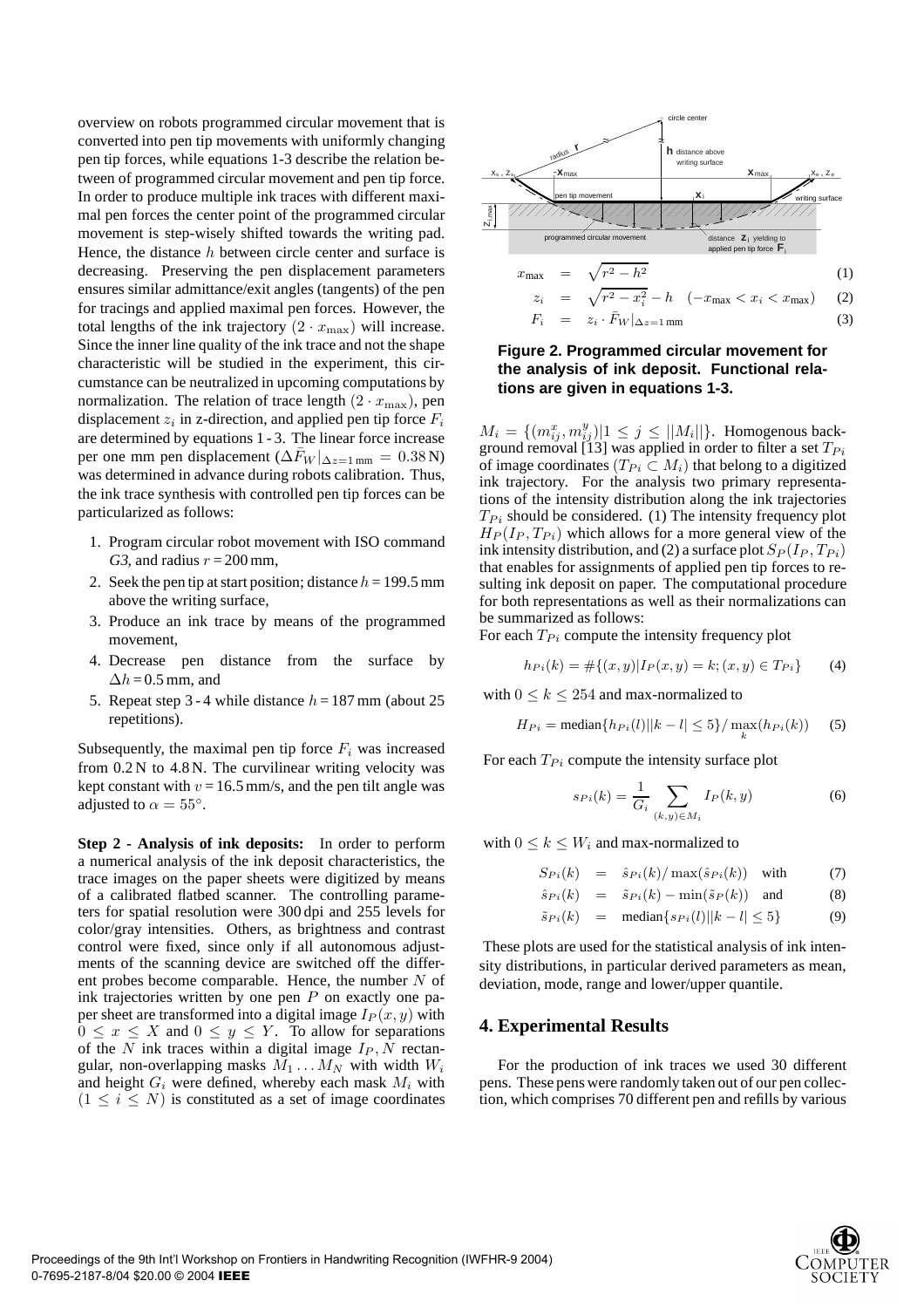

**Figure 3. Average intensity frequency plots and co-occurrence matrices (distance (1,0)) for solid, viscous and fluid ink types are given on the left and middle, respectively. On the right, frequency plots for single traces produced with varying maximal pen tip forces are shown.**

brands. The only criterion considered was the specific ink type of the pen [8]. Particularly, the solid ink type as in case of clay-graphite composites of pencils; the viscous ink type for ballpoint pen pastes that comprises resin and glycerin, and also the fluid ink type, which can be assigned to a wide variety of water-based inks, e.g., of roller ball, fine line or felt tip pens. For each ink type we considered 10 sample pens, which showed neither mechanical defects of the pen tip nor disturbances in the ink deposit due to ink aging or similar. For all chosen pens ink traces were synthesized by means of the writing robot applying the procedure described in the previous section. We used blank white paper (IBM Laser Papier,  $80 \text{ g/m}^2$ ) to write on. Afterward, the trace images on the paper sheets were digitized and the ink intensity levels were analyzed separately for each pen.

Different pens, in particular differing by their ink types, can be easily recognized from the intensity plots (see figure 3). The typical characteristics can be observed for all examined ink trajectories and pen probes. Note: For discussions on ink properties and underlying physical processes of ink deposition, the interested reader is referred to [8]. The frequency plots displayed in figure 3 are given exemplary for each ink type class. It has to be noted that different ink colors yield just shifts of the intensity distribution and do not affect the general distribution.

More detailed: The ink intensity distribution for the solid ink type can be considered as rather symmetric Gaussian distribution. According to the friction between the refill and the paper surface, different amount of ink is deposited. An increase of the applied pen tip forces yields a significant left-shift of the intensity distribution. For fluid ink types the intensity distribution is almost symmetric too, yet spreads

over a rather small range. The ink soaks the paper evenly, which also explains missing changes for the intensity distributions of traces written with higher pen forces. Little activations (less then five percent) of upper intensities correspond to paper fibers at the trajectory edges, which were partially colorized by the capillary effect within the paper fiber mat. The intensity distribution for viscous pastes is skewed, whereby a maximal peak is observable at lower intensity levels. The range of the distribution is the widest compared to others. The trajectories comprise segments of different ink saturation, which range from total colorizing as in the case of fluid inks up to partially colorized paper fibers that stick out like in the case of the solid ink type. This observation is supported by ink intensity distributions of traces, which were written with different pen forces. In case of lower applied pen tip forces the distribution is rather a Gaussian distribution, yet it somehow morphs into the typical skewed viscous-ink distribution if pen forces increase.

Since all ink traces were "written" from exactly the same robot program and pen tip forces, it has to be concluded that the ink type and the physical ink deposition process heavily effects the ink trace line quality, which is represented by the intensity distribution and the micro pattern of the inner trace structure. These results are in accordance with our studies on natural human handwriting [8]. Hence, for the computer-based analysis of ink trace line quality, an identification of the hypothetically used writing instrument is most important. Moreover, the kind of ink intensity distribution needs to be taken into account for the determination of high-pressure segments, since the underlying segmentation heuristic [17] might not be appropriate. Additionally, it might be possible that the range of an intensity distribution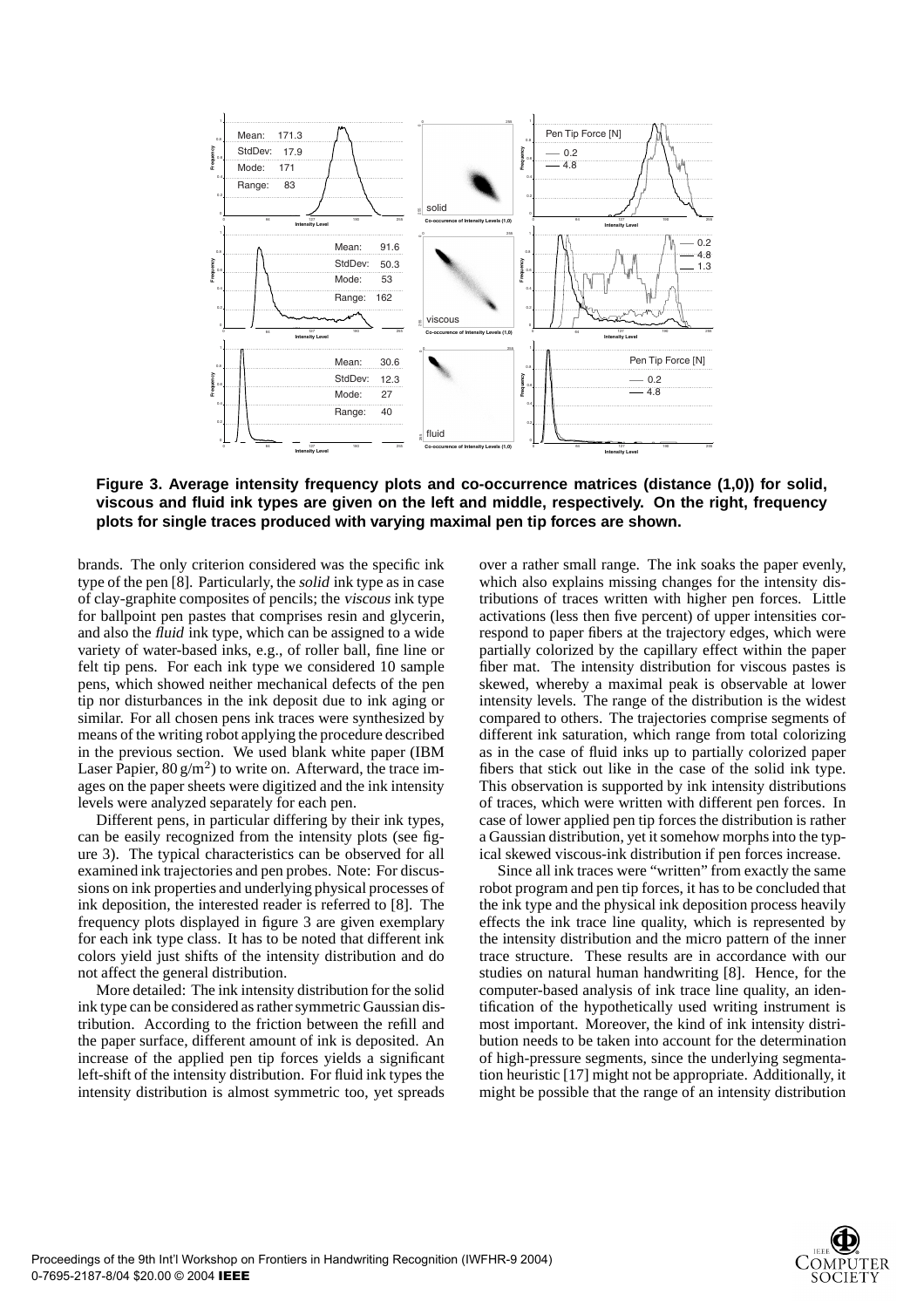is too narrow, e.g. less than ten intensity levels for fluid, black inks, and an applied segmentation might fail, too.

Next, we were interested to relate changes in the applied maximal pen tip force  $F_{max}$  with  $0.2 N \le F_{max} \le 4.8 N$ to changes in the intensity levels and to derive so-called ink-deposition models. Thus, we studied the superimposed surface plots of each ink trace and pen probe. Normalized surface plots for solid, viscous and fluid ink types are shown in figure 4. Beside selected trace plots, in particular for traces produced with a maximal pen force  $F_{max} = \{0.2, 0.8,$ 1.3, 1.8, 2.5, 3.0, 3.6, 4.2, 4.8} N, an ideal circle (broad, light gray line) is drawn. This is a kind of reference and corresponds to the programmed pen tip force variation. Plot lines for solid ink intensities along the trace increase/decrease steadily and are in accordance with the reference. Also recognizable is the rather equidistant decrease of minima intensities for increasing pen tip forces. In case of fluid inks the shape of plot lines are tubs and show the greatest deviation from the ideal circle. Just a few traces, which were written with limited pen forces, are roundly shaped. This effect can be also explained by the physics of the ink deposition process. As long as the capillary effect is not occurring, only single paper fibers are colorized. But once the effect is activated due to sufficient pen tip force, ink is evenly soaking the paper fiber mat. Rather fuzzy are the shape characteristics for surface plots of viscous inks. Traces written with less pen force are almost roundly shaped while for traces with higher pen forces the rectangular shape characteristics can be observed. We assume that analogously to solids only out-sticking paper fibers are colorized for small pen force values. But with pen force increase the applied pen force presses the paper fibers flat or even produces a groove. Additionally, ink smearing is caused which results in uniform ink deposits and no further changes occur in the intensity, once a certain saturation of ink is achieved.

In order to compare and formulate the relation of applied pen tip force and deposited ink on paper, the intensity variations for all surface plots were merged into one graph. For each trace plot the lower 10-%quantiles are printed in a bar chart, see the sub-figure on top of figure 4. As one might expect, the curves for solid ink types are rather linear, while those for viscous inks show definitely a non-linear behavior. At the first glance surprisingly,is the given intensity decrease for fluid inks. One has to take into account that values in the plots are normalized. The overall intensity range for fluids, however, comprises just 40 levels. Additionally, the plot lines are average values considering also the trace edges. So, a more realistic visualization of the intensity changes might be provided by the synthesized gray-ragtimes that also considers the overall intensity range (figure 4). In the synthesis we considered the regression results for 10%-quantiles per trace that are formulated in equation 10 - 12. These regressions model the relation of relative ink intensity to applied pen tip forces, denoting them as *Ink-Deposition Models*.

|  | $i_s = -0.0008f^3 + 0.0157f^2 - 0.1498f + 0.7462$ (10)   |
|--|----------------------------------------------------------|
|  | $i_v = -0.0011f^3 + 0.0027f^2 - 0.2376f + 0.7537(11)$    |
|  | $i_f$ = $-0.0006f^3 + 0.0116f^2 - 0.0902f + 0.3713$ (12) |



**Figure 4. Derivation of Ink-Deposition Models for solid, viscous and fluid ink type: Lower 10%-Quantil of intensity surface plots of ink traces written with variable pen tip forces were analyzed. Further on, the analytic regression results considering relative ink intensity as function of applied pen tip force (equation 10 - 12) and ink type specific distribution ranges.**

So far however, these models consider the applied pen tip force only. For a comprehensive description of the interaction processes between writing and ink deposition processes other characteristics of the human handwriting process, in particular writing velocity, needs also to be taken into account. Unfortunately, such investigations cannot be performed by means of the currently available writing robot. Initial tests with varying writing velocity did not give trustworthy results. Particularly, the mentioned insufficient damping of the penholder and so excited vibrations cause recognizable disturbances on the ink trace for writing velocities above 33 mm/s. Subsequently, we have to postpone such experiments until a redesign of the robot was performed, or, preferable a writing robot with six movable axes is at our disposal.